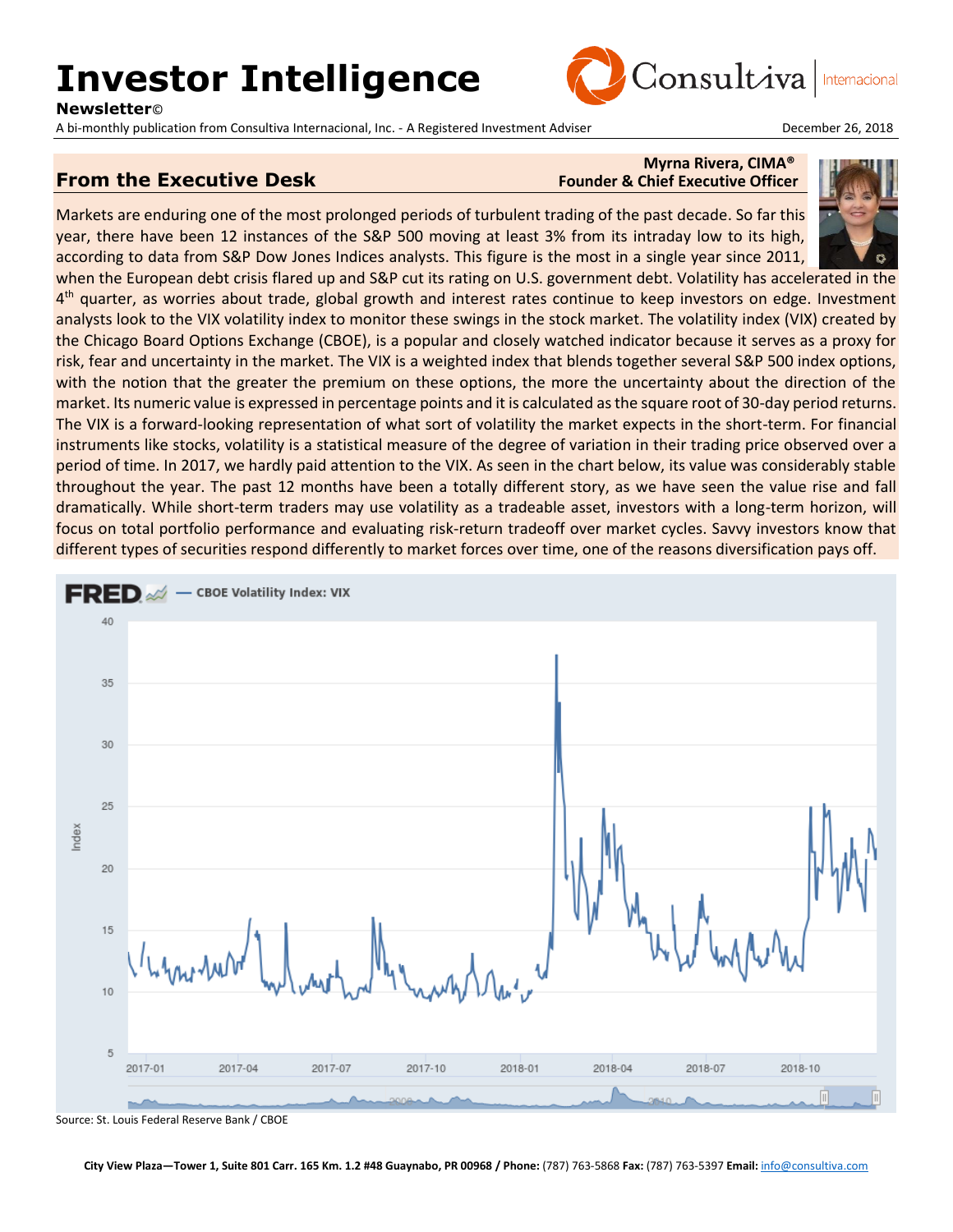### **Economic Perspectives** *President*

## **Edmundo J. Garza**

While the US economy remains broadly positive, there has been some softness in recent economic data. Retail sales growth, for example, slowed in November; the future expectations component of consumer confidence slipped; and housing data has been mixed as higher mortgage rates have dampened the market's

recovery. While most economists do not expect a recession in 2019, there is an increasing likelihood that it will occur in the near term, and with it the risk of a bear market. Therefore, economic conditions warrant a close watch by investors. Leading economic indicators typically turn negative ahead of a recession. As shown in their most recen[t press release,](https://www.conference-board.org/pdf_free/press/US%20LEI%20-%20Press%20Release%20NOVEMBER%202018.pdf) the Conference Board Leading Economic Index (LEI), increased during the  $3<sup>rd</sup>$  quarter of 2018, and increased slightly in October, pointing to robust economic growth in early 2019. However, the pace of improvement has slowed and, according to Ataman Ozyildirim, Director of Economic Research at the Conference Board, "while near term economic growth should remain strong, longer term growth is likely to moderate to about 2.5% by mid to late 2019". The technical notes show that five of the ten indicators that make up the increased in October. The positive contributors were average consumer expectations for business conditions, the interest rate spread, the Leading Credit Index™ (inverted), the ISM® New Orders Index, and manufacturers' new orders for nondefense capital goods excluding aircraft.

#### **Indicators (As of December 26, 2018)**

**United States:** CPI: 2.2% Chg. from yr. ago Unemployment Rate: 3.7% GDP: 3.4% Comp. Annual rate of Chg. on 2018:Q3 Ind.Prod.Index: +0.6% change from previous month *Source: [St. Louis Fed. Res.](http://research.stlouisfed.org/)*

#### **Eurozone:**

CPI: 1.9% Chg. from yr. ago Unemployment Rate: 8.1% GDP: 0.2%, Comp. Annual rate of Chg. on 2018:Q3 Ind.Prod.Index: 0.2% change from previous month *Source: [Moody's Analytics](https://www.economy.com/dismal/)*

#### **Japan:**

CPI: 1.0% Chg. from yr. ago Unemployment Rate: 2.4% GDP: -0.6%, Comp. Annual rate of Chg. on 2018:Q3 Ind.Prod.Index: 2.9% change from previous month *Source: [Moody's Analytics](https://www.economy.com/dismal/)*

#### **Puerto Rico:**

CPI: 1.0% Chg. from yr. ago Unemployment Rate: 8.0% Payroll Employment: -2.6% Chg. from yr. ago GDB Econ. Act. Index: 4.6% Chg. from yr. ago *Source: [Economic Development Bank of Puerto Rico](https://www.bde.pr.gov/BDESite/index.html)*

**Evangeline Dávila, CIMA® Market Recap Chief Research & Investment Officer**



#### **Bonds:** The US 10-year Treasury yield fell back to 3.01% as markets became more concerned about the outlook for global growth and the oil price fell. Credit continued to struggle across the board as investors fretted about the high level of corporate leverage and the prospects for slowing growth.

**Alternatives:** The price of oil fell sharply in November from a peak of USD 76 per barrel in early October, to USD 51. This was mainly attributed to supply side changes, such as the huge increase in US production, higher production in Saudi Arabia and the introduction of exemptions on Iran sanctions. Concerns about the outlook for global demand also served to send oil prices lower. The Organization for Economic Cooperation and Development revised down its 2019 global growth forecasts (from 3.7%  $y/y$  to 3.5%  $y/y$ ) after citing risks from trade tensions.